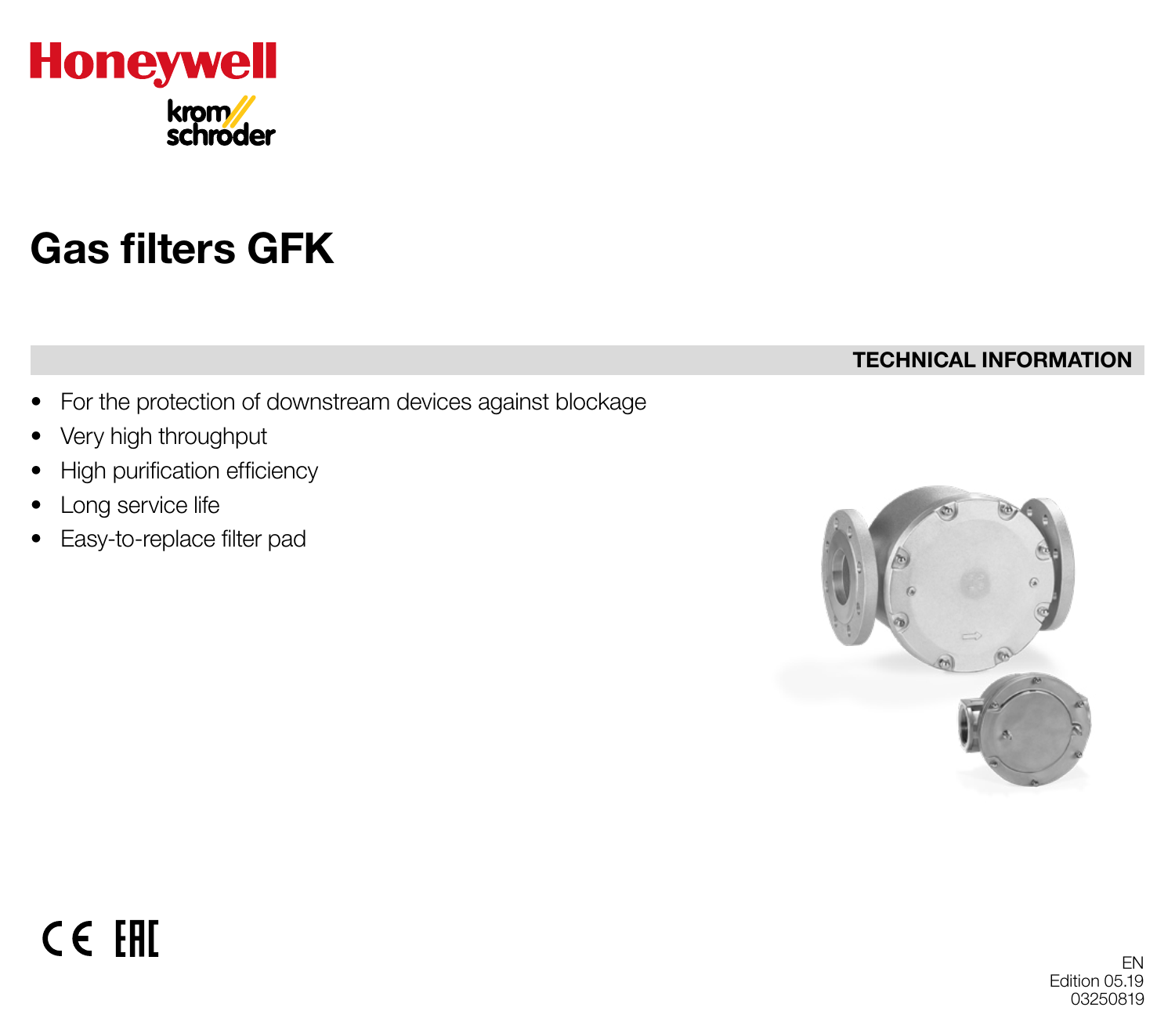## **Contents**

| 6 Project planning information 10                                         |  |
|---------------------------------------------------------------------------|--|
|                                                                           |  |
| 7 Accessories 11                                                          |  |
| 7.1 Filter pads with a separation rate of 50 $\mu$ m 11                   |  |
| 7.2 Filter pads with a special separation rate of 10 $\mu$ m. $\ldots$ 11 |  |
|                                                                           |  |
| 8.1 Dimen≠sion GFK 15-250 13                                              |  |
| 8.2 Dimensions GFK 15-100T 14                                             |  |
|                                                                           |  |
|                                                                           |  |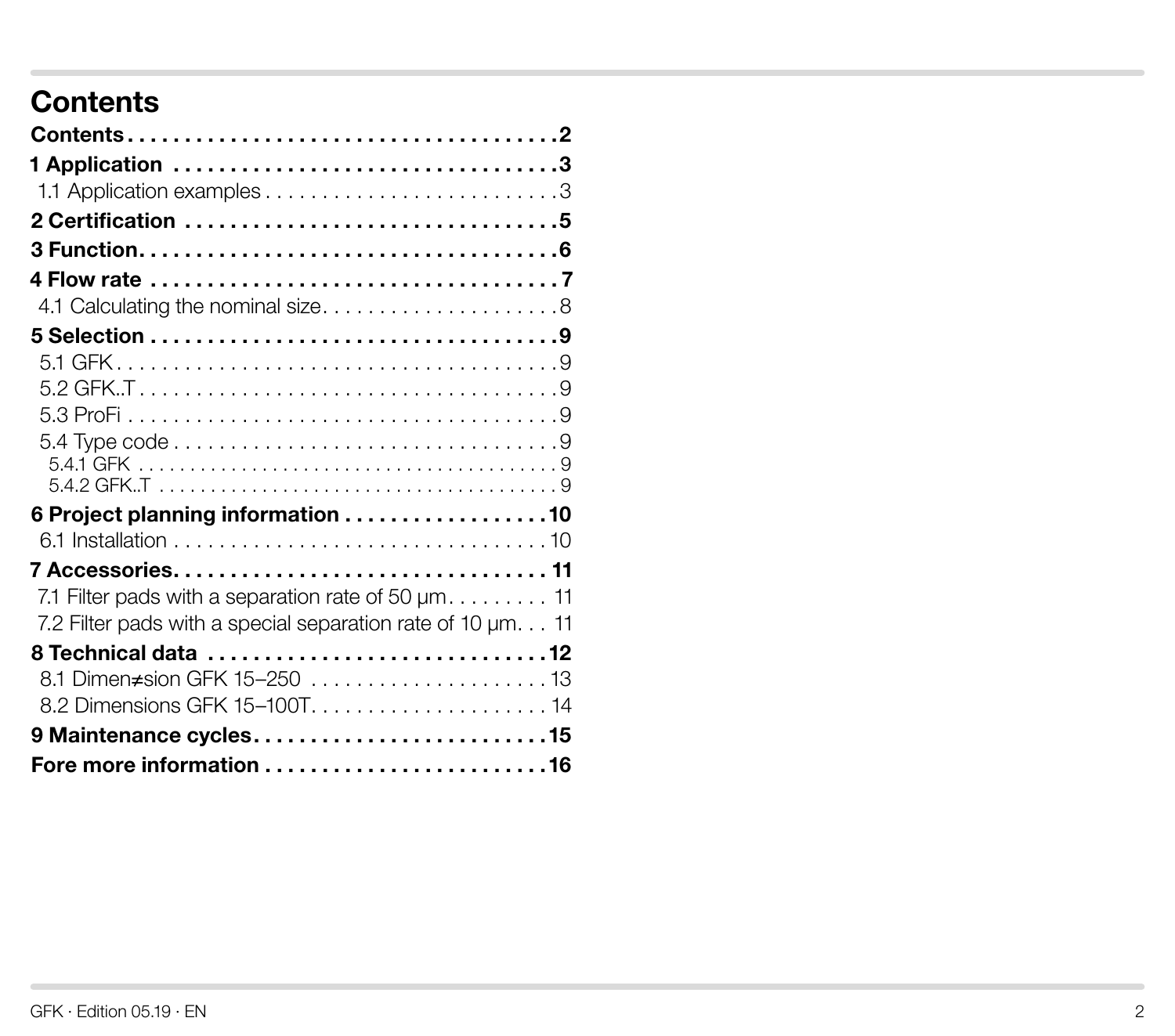#### <span id="page-2-0"></span>*Application*

## 1 Application



### 1.1 Application examples



*Gas pressure control system with GFK..F*



*GFK..F* 

*GFK..R*

Suitable for filtration of the fuel gas and combustion air supply to all gas consuming appliances.



*Main gas shut-off device with GFK..F*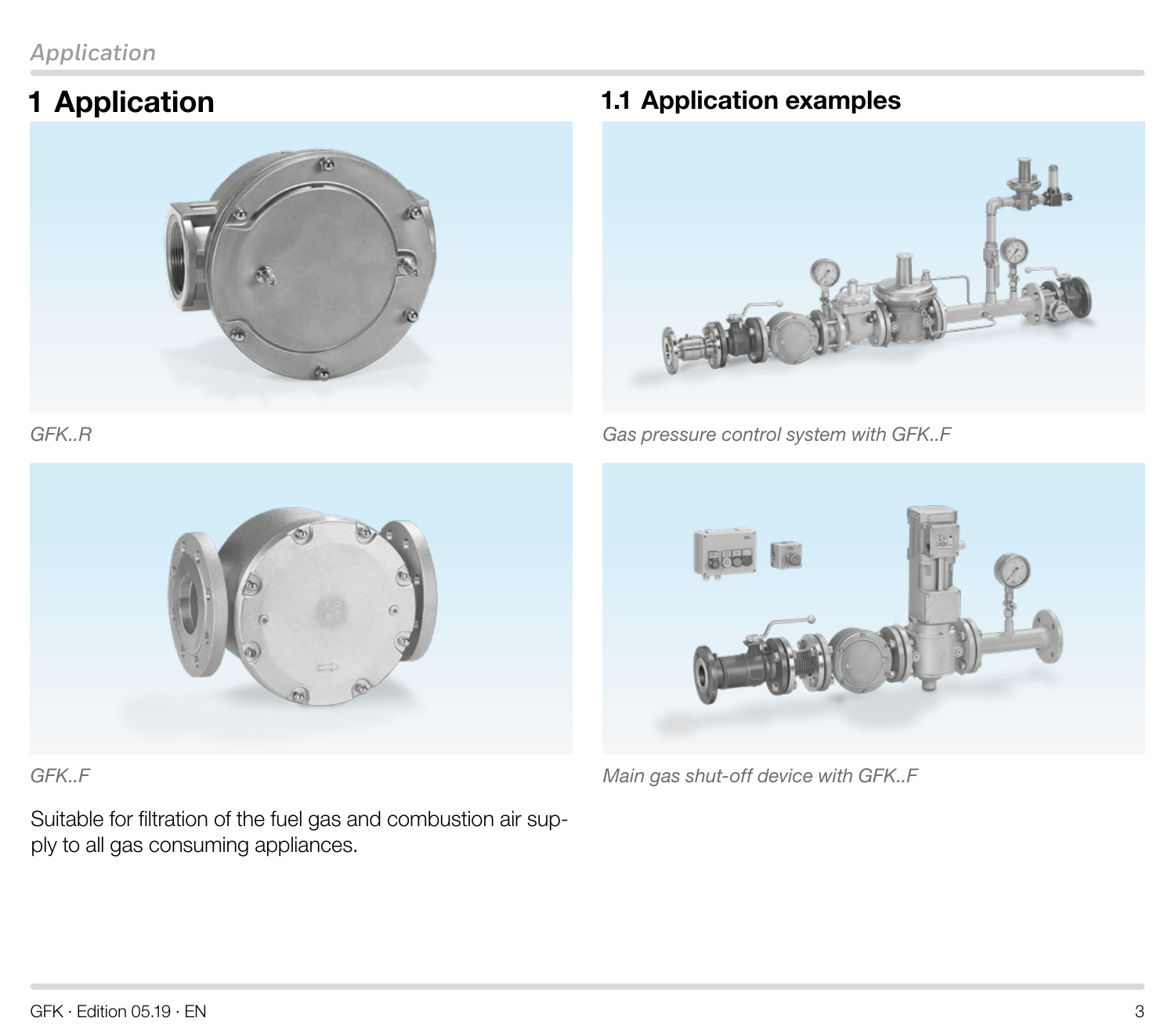### *Application*



*Pressure control system with GFK..R*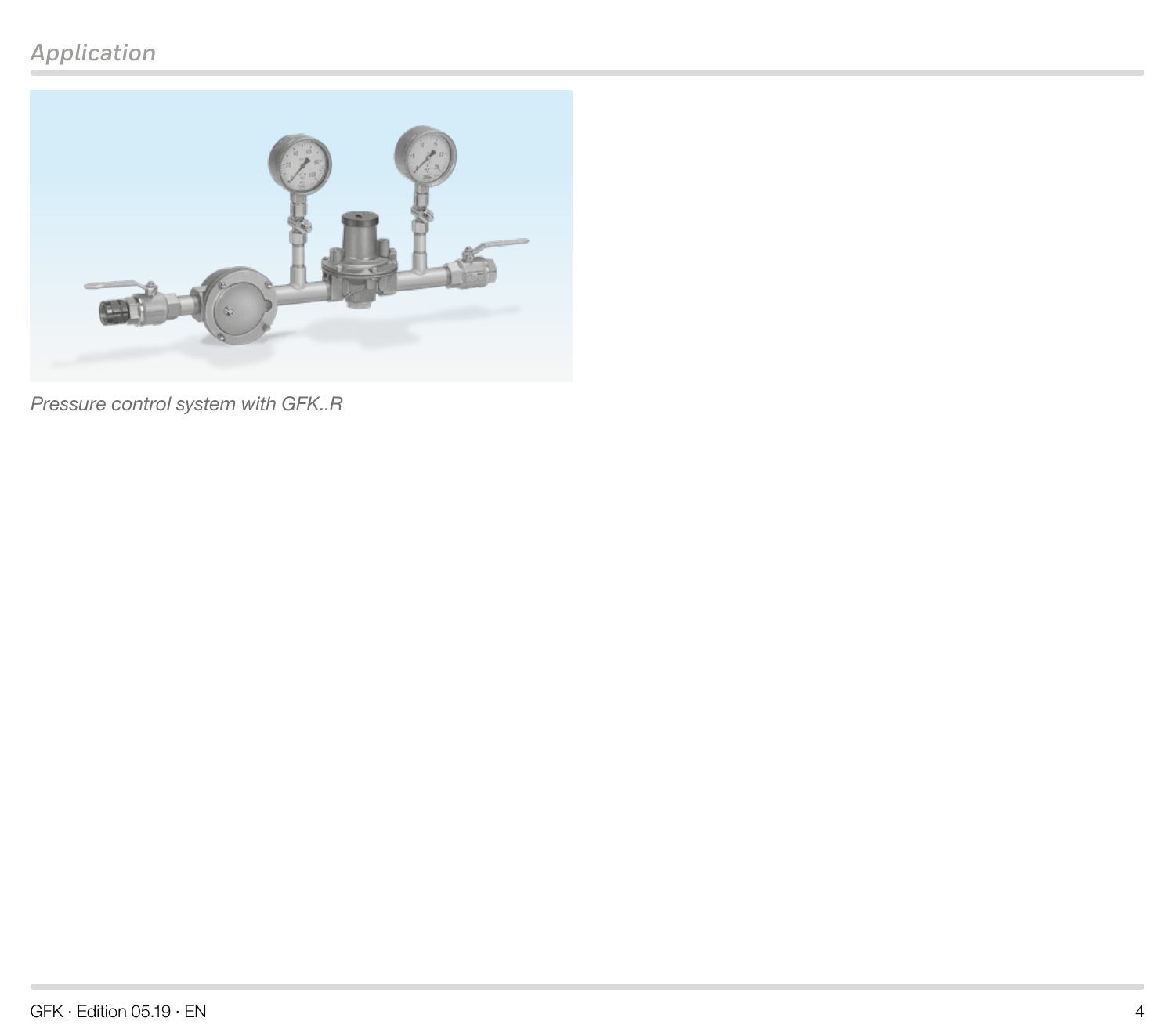# <span id="page-4-0"></span>2 Certification

Certificates – se[e www.docuthek.com](https://docuthek.kromschroeder.com/documents/index.php?selclass=20&folder=201040)

#### EU certified

 $C \in$ 

- (EU) 2016/426 (GAR) Gas Appliances Regulation
- 2014/68/EU (PED), Pressure Equipment Directive
- EN 13611:2015+AC:2016

#### Eurasian Customs Union

# EAC.

The products GFK meet the technical specifications of the Eurasian Customs Union.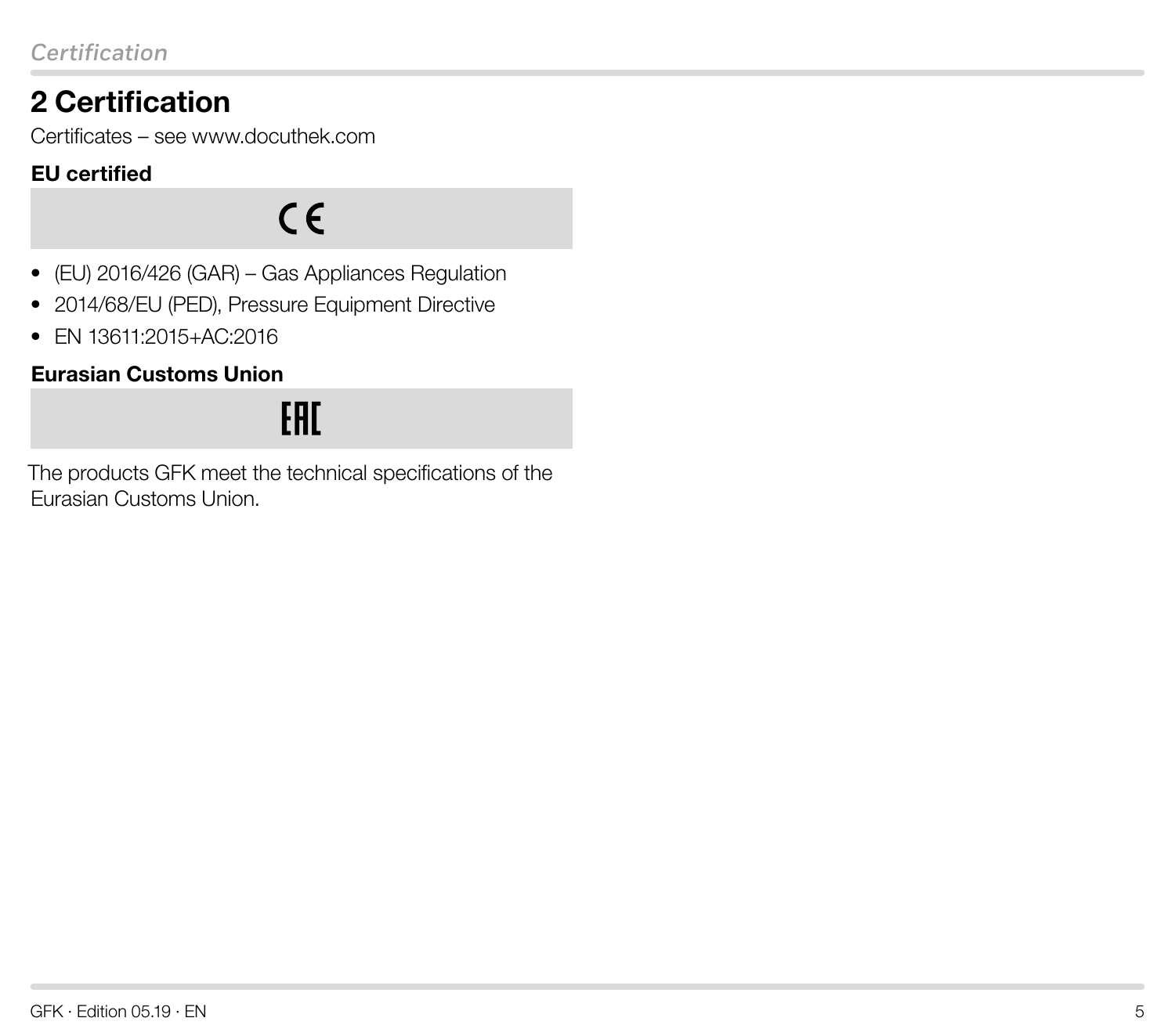## <span id="page-5-0"></span>3 Function



Gas filter GFK is used for cleaning fuel gases and air.

With clean filter pad 1 with a standard separation rate of 50 µm, the recommended pressure gradient over the filter pad of 10 mbar (4 "WC) and a flow velocity of 20 m/s at the inlet should not be exceeded.

The pressure gradient will increase with soiling due to the gas. The filter pad must be changed at a pressure gradient ≥ 20 mbar (8 "WC), see operating instructions. Otherwise, dust may be forced through the pad.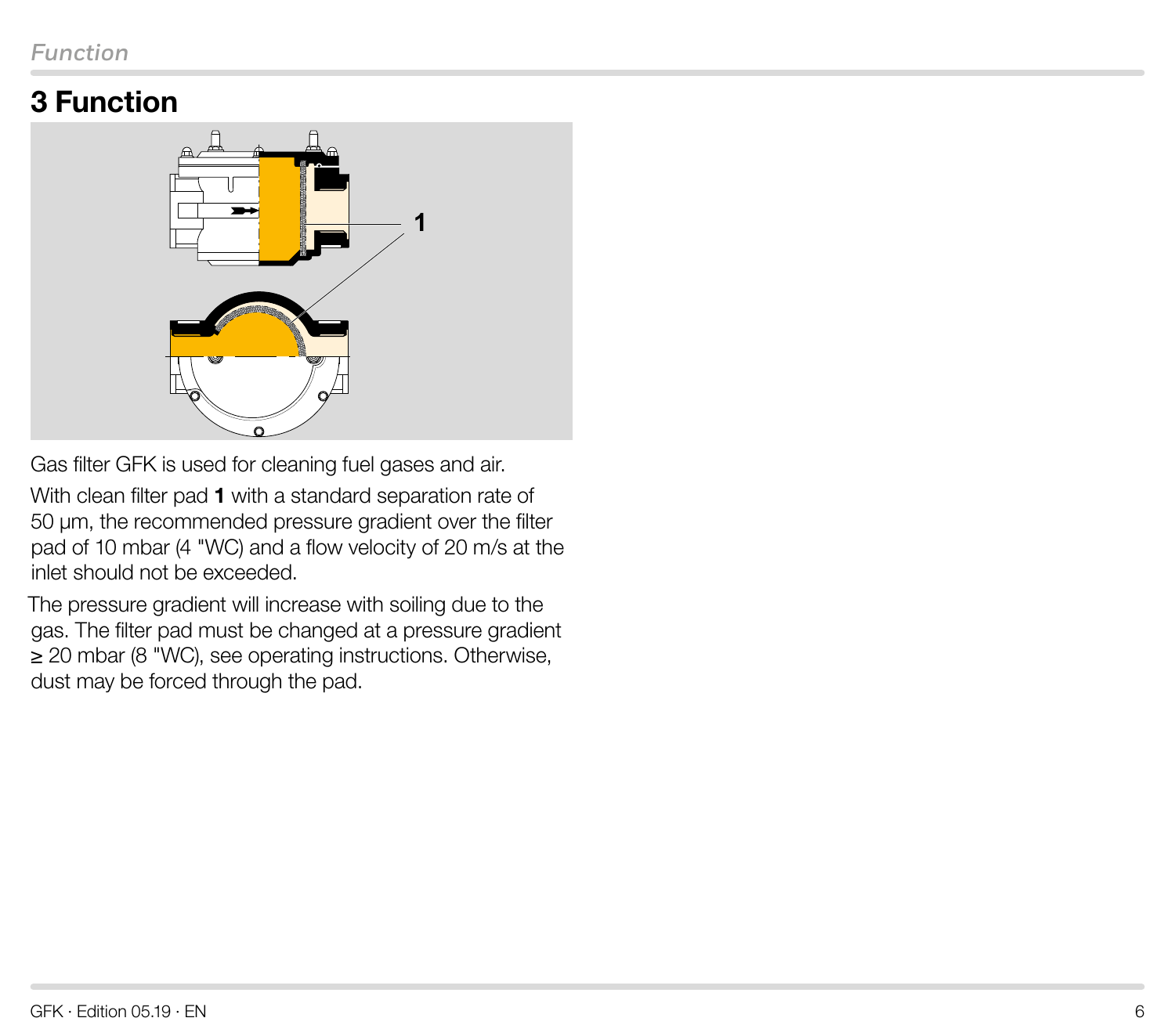### <span id="page-6-0"></span>4 Flow rate



*1 = natural gas (ρ = 0.80 kg/m3) 2 = town gas (ρ = 0.58 kg/m3) 3 = propane (ρ = 2.01 kg/m3) 4 = air (ρ = 1.29 kg/m3)*

Recommended pressure gradient for filter design: ≤ 10 mbar.

At the inlet of the filter, the flow velocity of 20 m/s must not be exceeded.

Reading instructions:

When determining the pressure loss, operating cubic metres must be entered. Then the pressure loss Δp read must be multiplied by the absolute pressure in bar (positive pressure + 1) to account for the change in the medium's density.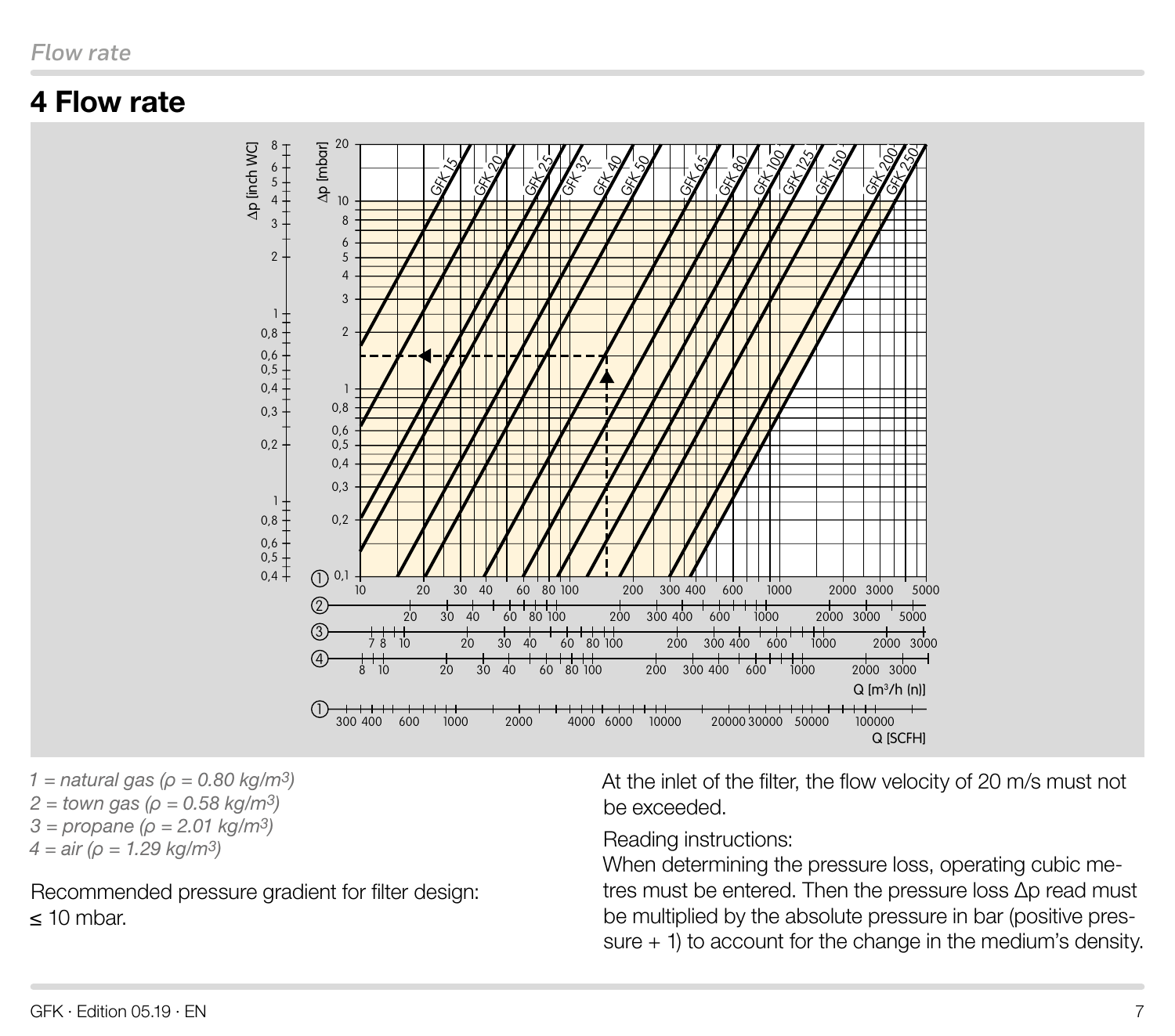#### <span id="page-7-0"></span>*Flow rate*

Example: Inlet pressure  $p_{11}$  (positive pressure) = 4 bar, gas type: natural gas, operating flow rate  $Q_b = 150$  m<sup>3</sup>/h (b), selected filter: GFK 65  $\Delta p$  in the diagram = 1.5 mbar,  $\Delta p = 1.5$  mbar x (1 + 4) = 7.5 mbar The GFK 65 has been selected correctly

### 4.1 Calculating the nominal size

A web app selecting the correct product is available a[t](https://www.kromschroeder.de/marketing/adlatus/flowrate/flowrate.html?suche=GFK)  [www.adlatus.org.](https://www.kromschroeder.de/marketing/adlatus/flowrate/flowrate.html?suche=GFK)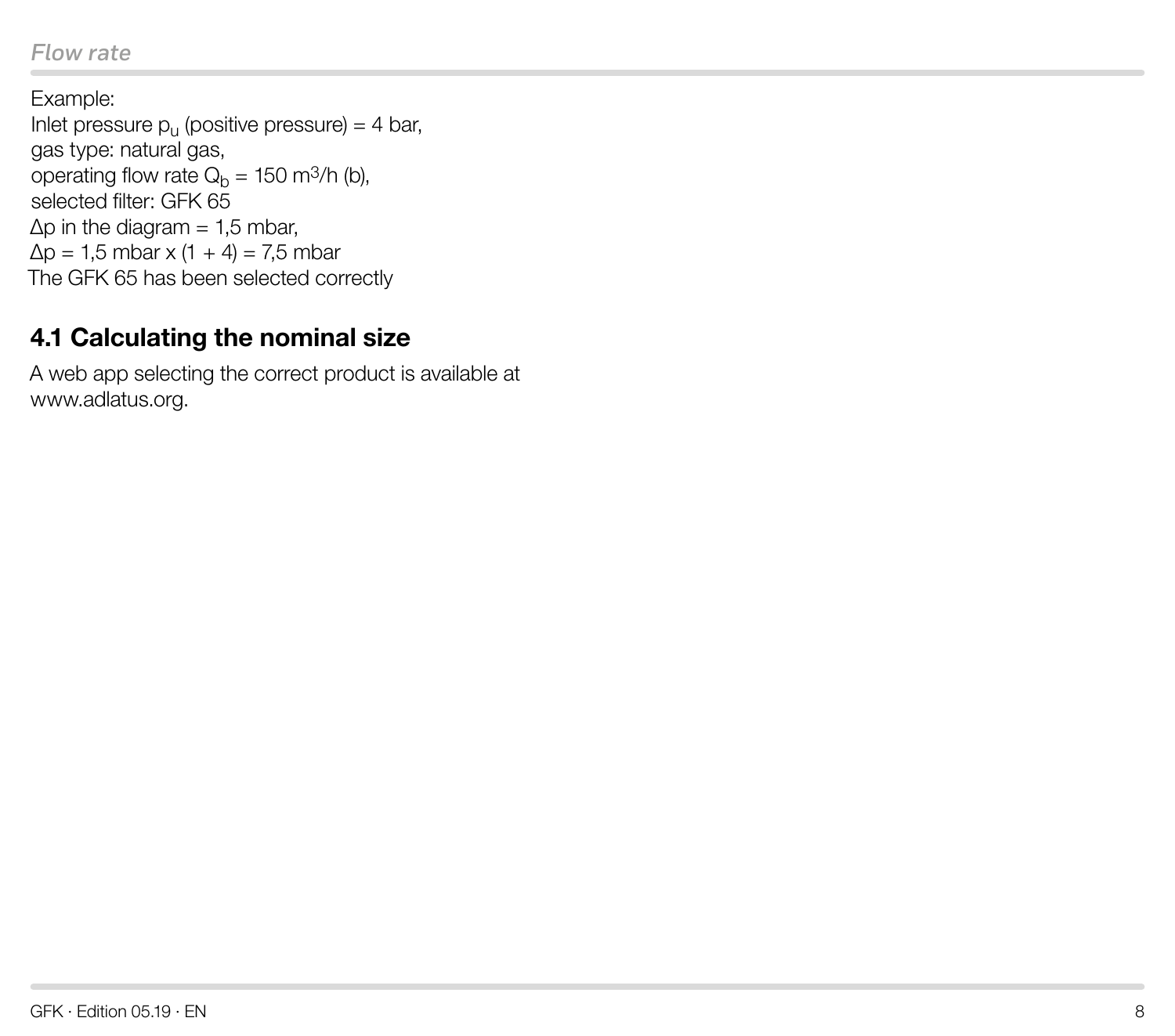### <span id="page-8-0"></span>5 Selection

### 5.1 GFK

| <b>Option</b>          | GFKR                                           | <b>GFK 40-</b><br><b>100F</b> | <b>GFK 125-</b><br><b>150F</b> | GFK 200-<br><b>250F</b> |
|------------------------|------------------------------------------------|-------------------------------|--------------------------------|-------------------------|
| DN                     | 15, 20,<br>25, <mark>32</mark> ,<br>40, 50, 65 | 40, 50,<br>65, 80,<br>100     | 125, 150                       | 200, 250                |
| Pipe connec-<br>tion   |                                                | F                             |                                |                         |
| Inlet pressure         | 10, 40                                         | 10,60                         | 10, 40                         | 10                      |
| Pressure test<br>point |                                                | -6                            | -3                             | -3                      |

#### Order example

GFK 32R10-6

### 5.2 GFK..T

| <b>Option</b>       | <b>GFKN</b>               | GFKA            |
|---------------------|---------------------------|-----------------|
| DΝ                  | 15, 20, 25, 40, 50,<br>65 | 50, 65, 80, 100 |
| Pipe connection     |                           |                 |
| Inlet pressure      |                           | 40              |
| Pressure test point |                           | -3              |

#### Order example

GFK 40TN40-3

# 5.3 ProFi

A web app selecting the correct product is available a[t](https://www.kromschroeder.de/marketing/adlatus/profi/profi.html?suche=GFK)  [www.adlatus.org.](https://www.kromschroeder.de/marketing/adlatus/profi/profi.html?suche=GFK)

### 5.4 Type code

#### 5.4.1 GFK

| <b>GFK</b> | Gas filter                                  |
|------------|---------------------------------------------|
| 15-250     | Nominal size                                |
| R          | Rp internal thread                          |
| F          | Flange to ISO 7005                          |
| 10         | $p_{\rm u}$ max. 1 bar                      |
| 40         | $p_{\rm u}$ max. 4 bar                      |
| 60         | $p_{11}$ max. 6 bar                         |
| $-3$       | Screw plug at the inlet and outlet          |
| -6         | Pressure test point at the inlet and outlet |

#### 5.4.2 GFK..T

| <b>GFK</b> | Gas filter                         |
|------------|------------------------------------|
| 15-100     | Nominal size                       |
| Т          | T-product                          |
| A          | ANSI flange                        |
| Ń          | NPT internal thread                |
| 40         | $p_{\rm u}$ max. 60 psig (4 bar)   |
| -3         | Screw plug at the inlet and outlet |
|            |                                    |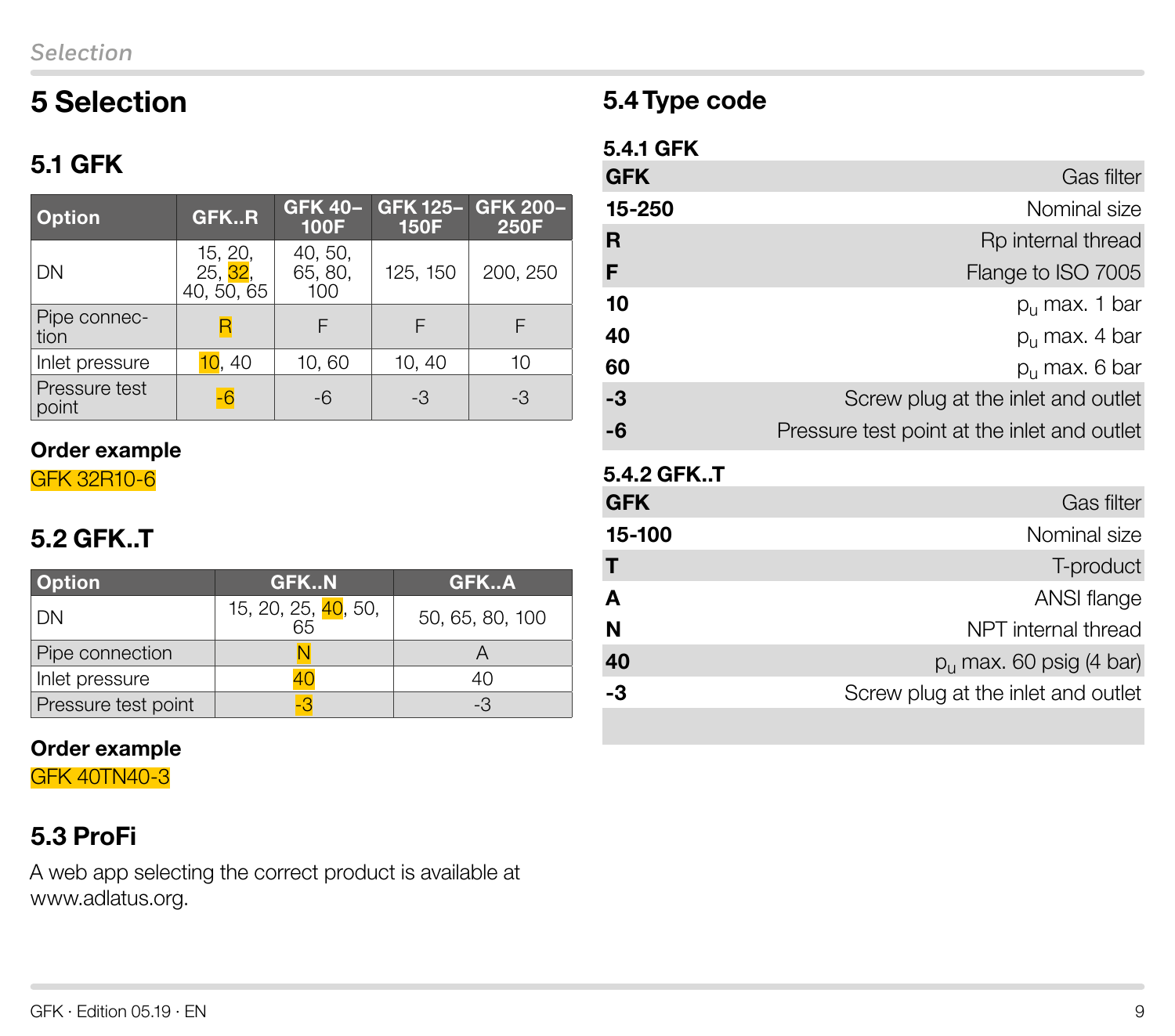# <span id="page-9-0"></span>6 Project planning information

### 6.1 Installation



Installation in horizontal and vertical pipework. The housing cover should be detachable at the side so that no dirt gets into the housing during maintenance.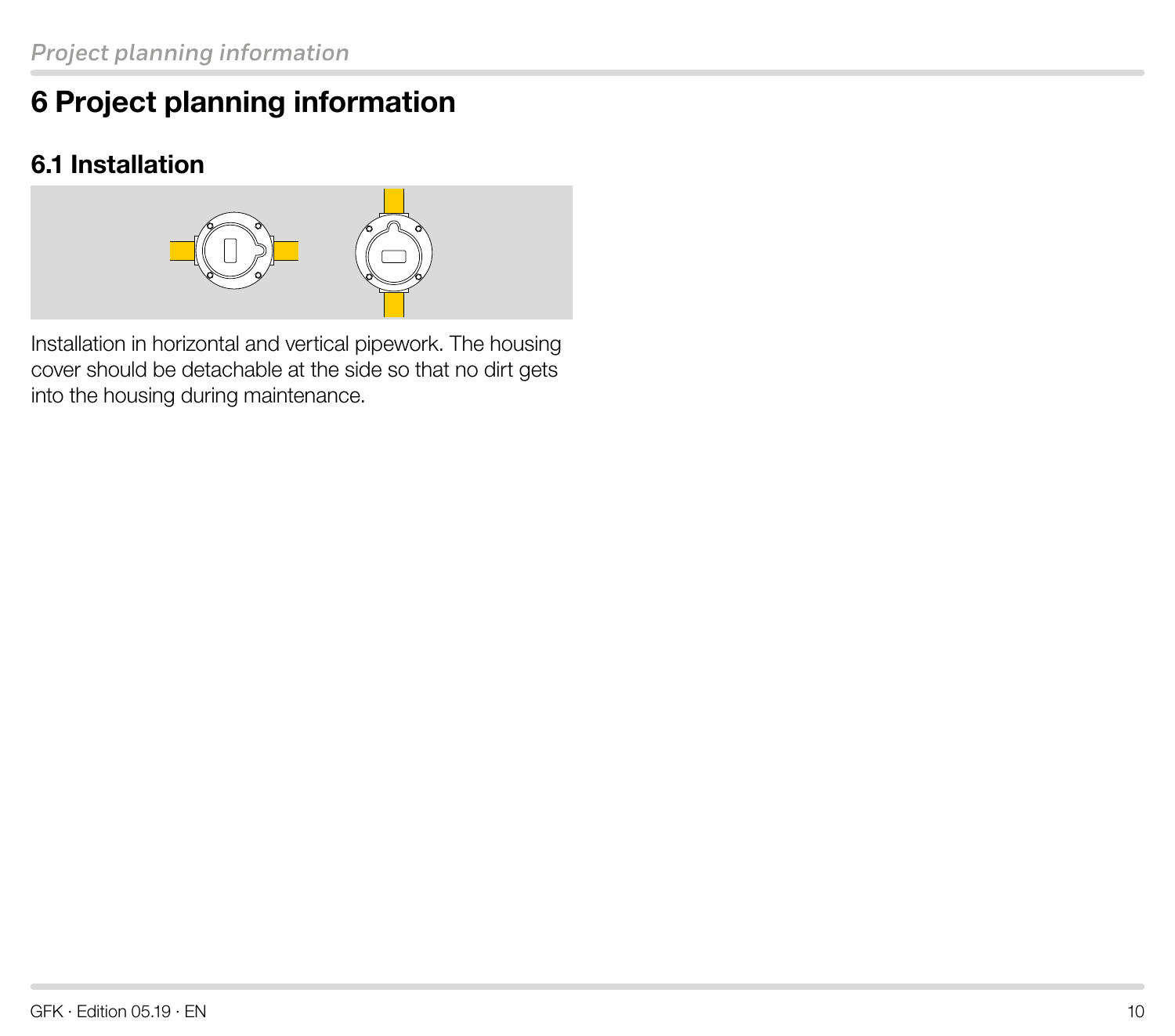# <span id="page-10-0"></span>7 Accessories

#### 7.1 Filter pads with a separation rate of 50 µm

Spare parts set GFK 15/20, 10 filter pads and 10 O-rings: Order No.: 71935010.

Spare parts set GFK 25/32, 10 filter pads and 10 O-rings: Order No.: 71937010.

Spare parts set GFK 40/50, 5 filter pads and 5 O-rings: Order No.: 71939010.

Spare parts set GFK 65, 1 filter pad and 1 O-ring: Order No.: 74923284.

Spare parts set GFK 80, 1 filter pad and 1 O-ring: Order No.: 74923285.

Spare parts set GFK 100, 1 filter pad and 1 O-ring: Order No.: 74923286.

Filter pad GFK 125: Order No.: 35448581.

O-ring 308x8 for GFK 125/150: Order No.: 03110013.

Filter pad GFK 150: Order No.: 35448583.

O-ring 308x8 for GFK 125/150: Order No.: 03110013.

Filter pad GFK 200/250: Order No.: 35448584.

O-ring 430x8 for GFK 200/250: Order No.: 03109164.

#### 7.2 Filter pads with a special separation rate of 10 µm

For air or inert gases only.

Spare parts set GFK 15+20 S10: 10 filter pads and 10 O-rings: Order No.: 74919810.

Spare parts set GFK 25+32 S10: 10 filter pads and 10 O-rings: Order No.: 74919811.

Spare parts set GFK 40+50 S10: 5 filter pads and 5 O-rings: Order No.: 74919812.

Spare parts set GFK 65..S10: 1 filter pad and 1 O-ring: Order No.: 74923281.

Spare parts set GFK 80..S10: 1 filter pad and 1 O-ring: Order No.: 74923282.

Spare parts set GFK 100..S10: 1 filter pad and 1 O-ring: Order No.: 74923283.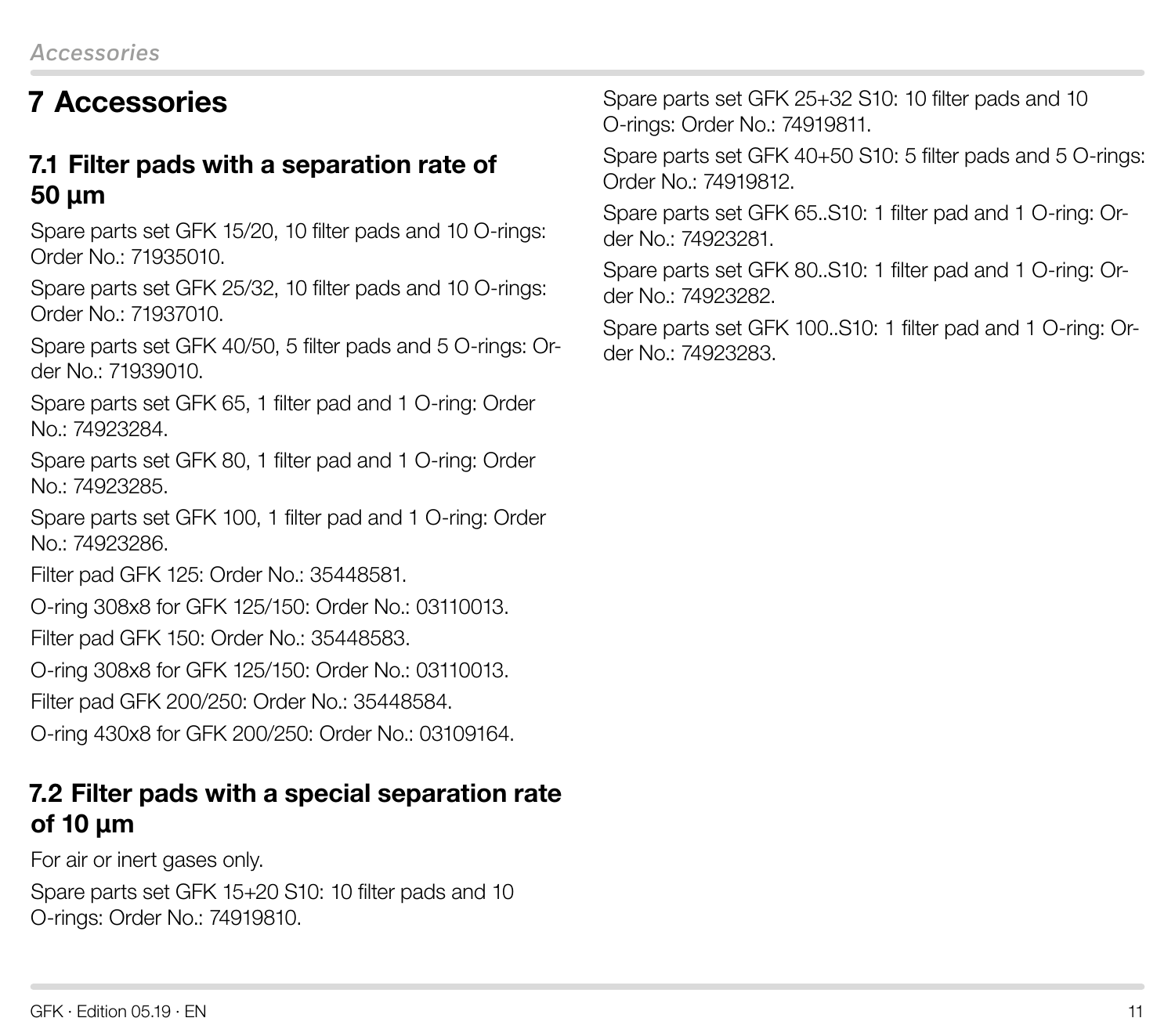### <span id="page-11-0"></span>8 Technical data

Gas type: natural gas, town gas, LPG (gaseous), biogas and air.

Max. inlet pressure p<sub>u</sub>: GFK 15 to 250: 1 bar, GFK 15R to 65R, GFK 15TN to 100TN: 4 bar (60 psig), GFK 40F to 100F: 6 bar.

Ambient temperature: -15 to +80°C (5 to 176°F). Continuous operation at high temperatures accelerates the ageing of elastomer materials.

#### Version to DIN 3386 **Housing**

GFK 15 to 100 made from AlSi. GFK 125 to 250 made from sheet steel.

GFK..R: Rp internal thread connection to ISO 7-1. GFK..F: flanged connection to ISO 7005, PN 16. GFK..N: NPT internal thread. GFK..A: ANSI 150 flanged connection.

Filter pad: polypropylene fleece (standard 50 μm).

#### Pressure test points on the cover

GFK 15 to 100: inlet side: Rp 1/8 pressure test nipple, outlet side: Rp 1/8 pressure test nipple. GFK 125 to 250: inlet side: Rp 1/8 plug, outlet side: Rp 1/8 plug. GFK 15T to 100T:

inlet side: Rp 1/8 plug, outlet side: Rp 1/8 plug.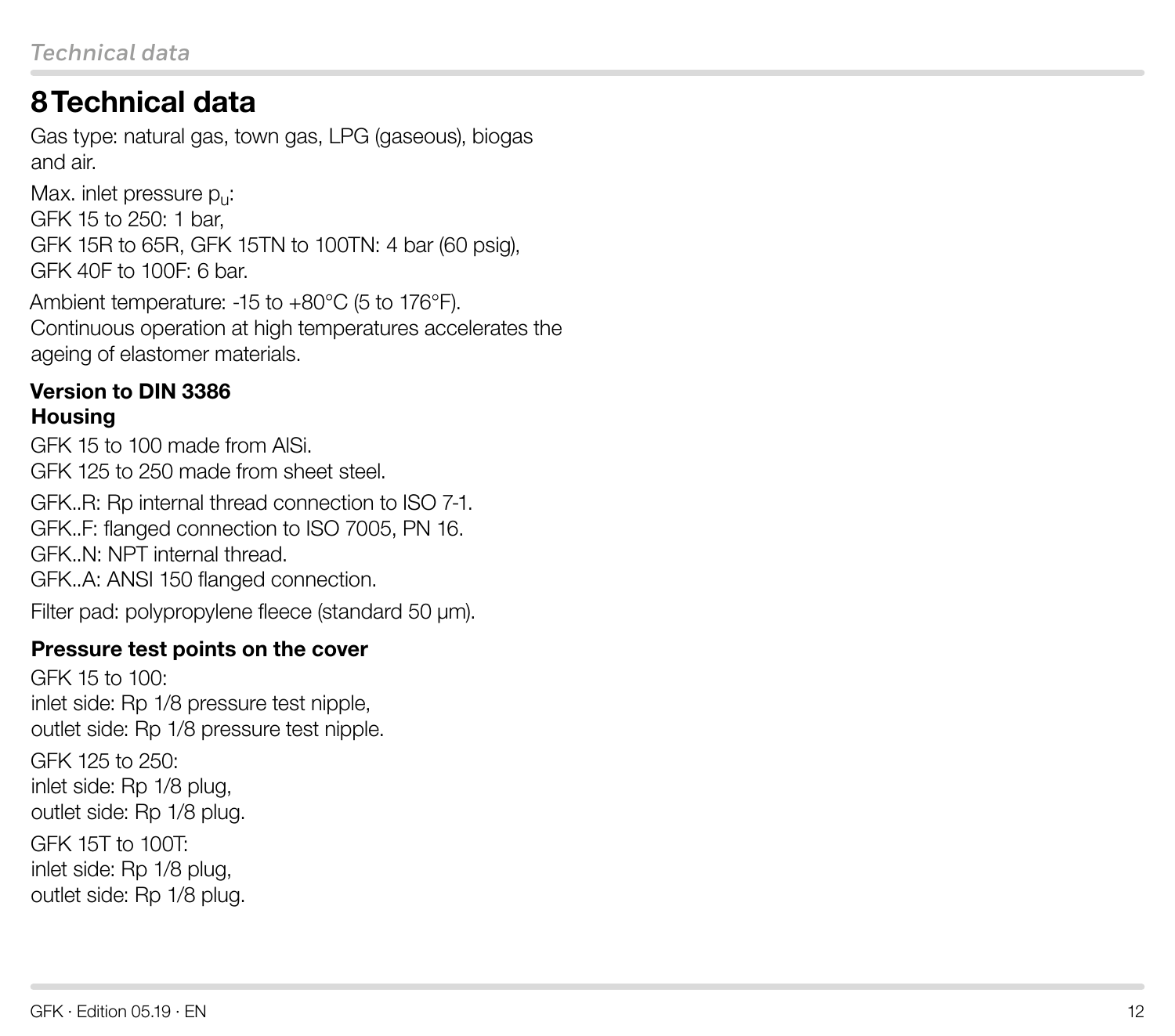### <span id="page-12-0"></span>8.1 Dimen≠sion GFK 15–250





| <b>Type</b>       | <b>DN</b> | Connec-<br>tion                  | [mm] | D<br>[mm] | H1<br>[mm] | H <sub>2</sub><br>[mm] | D <sub>2</sub><br>[mm]   | $\mathbf k$<br>[mm] | d2<br>[mm]               | $\overline{\mathsf{n}}$  | <u>Pu max.</u><br>[bar] | Weight<br>[kg] | <b>Filter</b><br>[mm x<br>mm] |
|-------------------|-----------|----------------------------------|------|-----------|------------|------------------------|--------------------------|---------------------|--------------------------|--------------------------|-------------------------|----------------|-------------------------------|
| GFK 15            | 15        | $Rp_{2}$                         | 92   | 88        | 69         | 33                     | —                        |                     |                          |                          | $1 + 4$                 | 0.4            | 127 x 56                      |
| GFK <sub>20</sub> | 20        | Rp <sub>3/4</sub>                | 92   | 88        | 69         | 33                     | $\overline{\phantom{0}}$ |                     | —                        | $\qquad \qquad$          | $1 + 4$                 | 0.4            | $127 \times 56$               |
| GFK 25            | 25        | Rp 1                             | 135  | 134       | 69         | 43                     | —                        |                     |                          |                          | $+4$                    | 0.8            | $210 \times 75$               |
| <b>GFK 32</b>     | 32        | Rp 11/4                          | 135  | 134       | 69         | 43                     | —                        |                     | –                        |                          | $1 + 4$                 | 0.8            | $210 \times 75$               |
| GFK 40            | 40        | Rp 1 <sup>1</sup> / <sub>2</sub> | 208  | 182       | 88         | 64                     | —                        |                     |                          |                          | $+4$                    | 2.0            | 323 x 114                     |
| <b>GFK 50</b>     | 50        | Rp <sub>2</sub>                  | 208  | 182       | 88         | 64                     | $\overline{\phantom{0}}$ |                     | $\overline{\phantom{m}}$ | $\qquad \qquad$          | $1 + 4$                 | 2.0            | 323 x 114                     |
| <b>GFK 65</b>     | 65        | Rp 21/2                          | 220  | 182       | 119        | 96                     | —                        |                     | —                        | $\overline{\phantom{0}}$ | $+4$                    | 3.3            | 323 x 177                     |
| GFK 40            | 40        | 40                               | 256  | 182       | 88         | 63                     | 150                      | 110                 | 18                       | $\overline{4}$           | $1 + 6$                 | 3.9            | 323 x 114                     |
| <b>GFK 50</b>     | 50        | 50                               | 250  | 182       | 88         | 63                     | 165                      | 125                 | 18                       | 4                        | $+6$                    | 4.2            | 323 x 114                     |
| GFK <sub>65</sub> | 65        | 65                               | 250  | 182       | 118        | 97                     | 185                      | 145                 | 18                       | $\overline{4}$           | $1 + 6$                 | 5.5            | $323 \times 177$              |
| GFK 80            | 80        | 80                               | 330  | 263       | 133        | 87                     | 200                      | 160                 | 18                       | 8                        | $+6$                    | 9.6            | 489 x 177                     |
| <b>GFK 100</b>    | 100       | 100                              | 350  | 263       | 137        | 120                    | 228                      | 180                 | 18                       | 8                        | $1 + 6$                 | 11.5           | 473 x 209                     |
| <b>GFK 125</b>    | 125       | 125                              | 470  | 364       | 133        | 125                    | 250                      | 210                 | 18                       | 8                        | $+4$                    | 45.0           | 675 x 226                     |
| <b>GFK 150</b>    | 150       | 150                              | 470  | 364       | 181        | 167                    | 285                      | 240                 | 23                       | 8                        | $+4$                    | 55.0           | 675 x 316                     |
| <b>GFK 200</b>    | 200       | 200                              | 630  | 500       | 310        | 202                    | 340                      | 295                 | 23                       | 12                       |                         | 120.0          | $908 \times 417$              |
| <b>GFK 250</b>    | 250       | 250                              | 630  | 500       | 310        | 202                    | 405                      | 355                 | 27                       | 12                       |                         | 130.0          | $908 \times 417$              |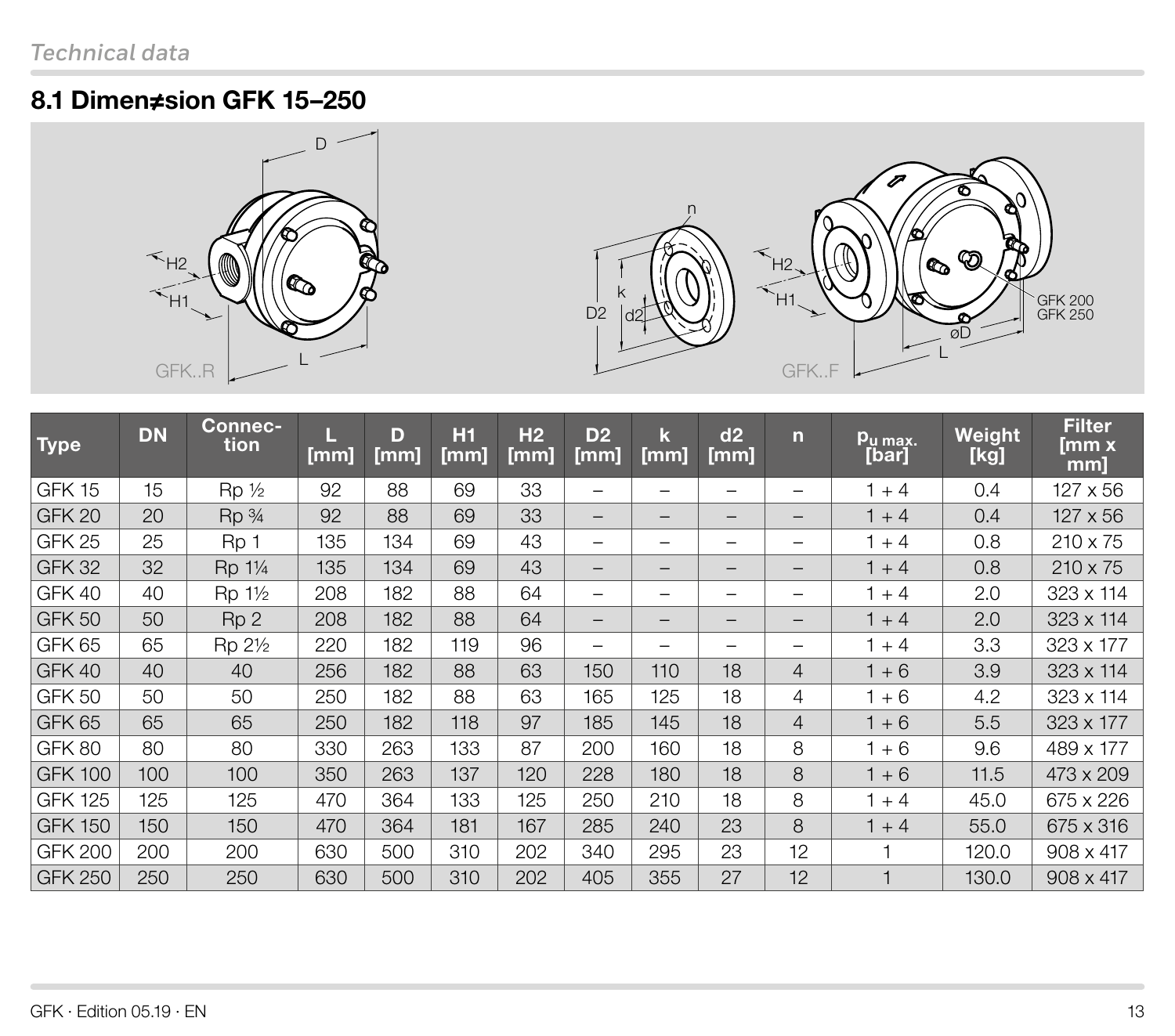### <span id="page-13-0"></span>8.2 Dimensions GFK 15–100T





| <b>Type</b> | <b>NPT</b><br><b>ANSI</b> | <b>DN</b> | inch | D<br>inch | <b>H1</b><br>inch | H <sub>2</sub><br>inch | D <sub>2</sub><br>inch   | k<br>inch                    | d2<br><b>inch</b>        | n                        | <b>Weight</b><br>lbs. | Filter pad<br>mm <sup>2</sup> |
|-------------|---------------------------|-----------|------|-----------|-------------------|------------------------|--------------------------|------------------------------|--------------------------|--------------------------|-----------------------|-------------------------------|
| GFK 15TN    | $\frac{1}{2}$             | 15        | 3.26 | 3.46      | 2.01              | 1.23                   |                          |                              |                          | -                        | 0.8                   | 9.3                           |
| GFK 20TN    | $\frac{3}{4}$             | 20        | 3.62 | 3.46      | 2.01              | 1.23                   | —                        | —                            |                          |                          | 0.8                   | 9.3                           |
| GFK 25TN    |                           | 25        | 5.35 | 5.28      | 2.20              | .73                    | —                        |                              |                          |                          | 1.7                   | 21                            |
| GFK 40TN    | $1\frac{1}{2}$            | 40        | 8.19 | 7.17      | 2.99              | 2.52                   | $\qquad \qquad -$        | $\qquad \qquad \blacksquare$ |                          | —                        | 4.4                   | 52                            |
| GFK 50TN    | 2                         | 50        | 8.19 | 7.17      | 2.99              | 2.52                   | —                        |                              |                          |                          | 4.9                   | 52                            |
| GFK 65TN    | $2\frac{1}{2}$            | 65        | 8.66 | 7.17      | 4.17              | 3.78                   | $\overline{\phantom{m}}$ | $\overline{\phantom{m}}$     | $\overline{\phantom{m}}$ | $\overline{\phantom{0}}$ | 7.3                   | 89                            |
| GFK 50TA    | 2                         | 50        | 9.84 | 7.17      | 2.99              | 2.48                   | 5.98                     | 4.76                         | 0.75                     | 4                        | 9.3                   | 52                            |
| GFK 65TA    | $2\frac{1}{2}$            | 65        | 9.84 | 7.17      | 4.17              | 3.82                   | 7.01                     | 5.51                         | 0.75                     | 4                        | 12.1                  | 84                            |
| GFK 80TA    | 3                         | 80        | 13.0 | 10.3      | 4.72              | 3.42                   | 7.52                     | 5.98                         | 0.75                     | 4                        | 21.2                  | 122                           |
| GFK 100TA   | $\overline{4}$            | 100       | 13.8 | 10.3      | 4.92              | 4.72                   | 9.02                     | 7.52                         | 0.75                     | 8                        | 25.4                  | 145                           |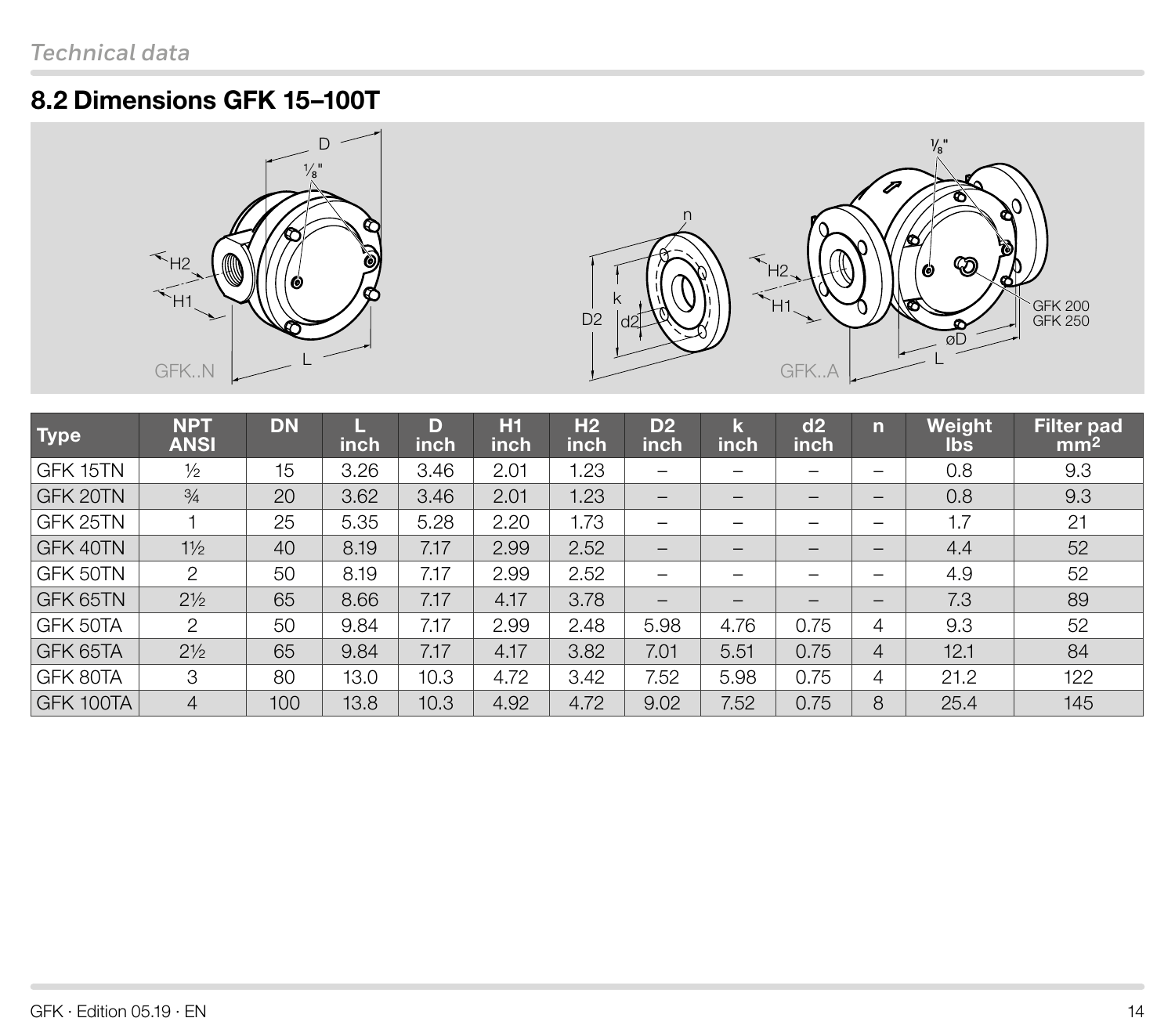# <span id="page-14-0"></span>9 Maintenance cycles

Change filter pad once per annum, twice per annum for biologically produced methane, or in case the pressure differential on the gas filter has risen by 100 % compared to when new. Example: if the filter is designed for a recommended pressure gradient of max. 10 mbar,  $\Delta p_{\text{max}} = 20$  mbar should not be exceeded.